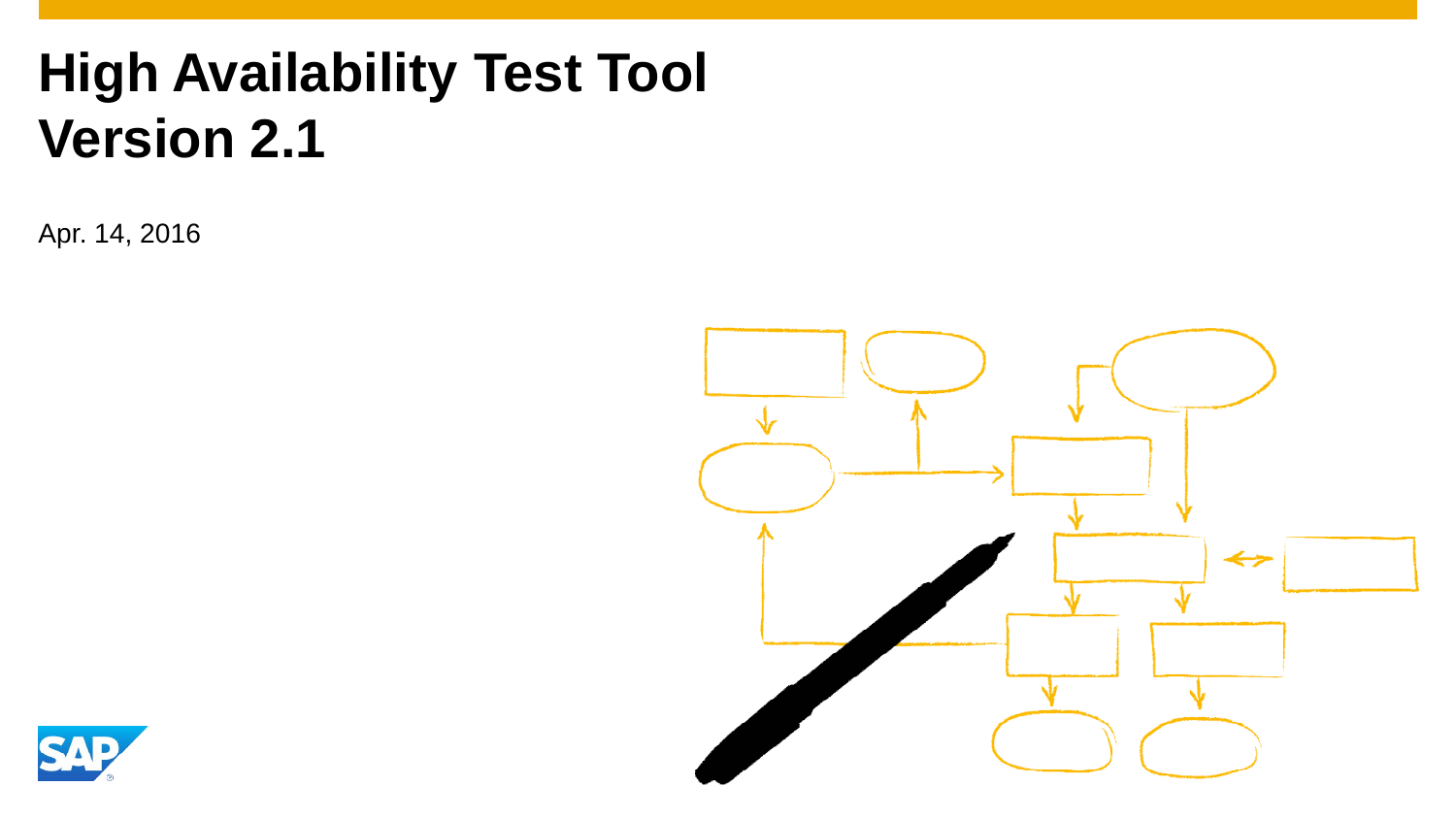**Introduction** 

### **Mission**

• HA tests for SAP AS ABAP 7.00 and higher versions

### Key Characteristics of Version 2.1

- Simple installation
- Automated test execution
- Quick test assessment
- Automated check against expected result
- Configurable and defined load
- Integrated fail-over event handling
- Dedicated test classes to cover single point of failures
- Coherent user-experience for all test cases
- Dedicated test tables and test data to avoid interference with SAP applications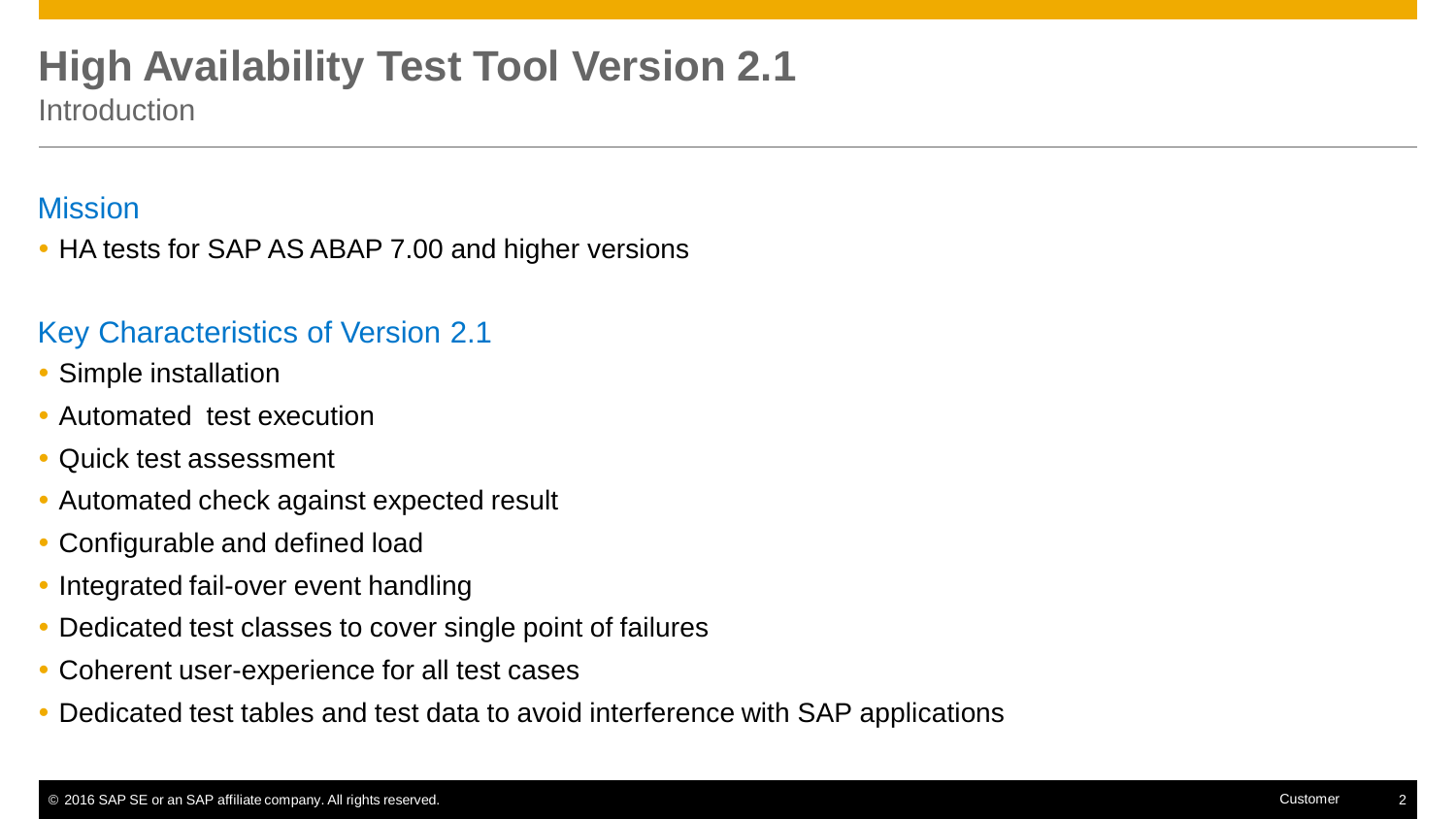### **High Availability Test Tool Version 2.1 Architecture**

Client (Java 7 or 8) Client (Java 7 or 8) Protocol layer  $\text{Log}$   $\left| \right|$  Analysis Parameters Main **Thread Client** Thread 1 … RFC (JCO) FBs Event Thread 1 … HA Events Enqueue Test  $HTTP \parallel \parallel$ DB Load **Test** File System Test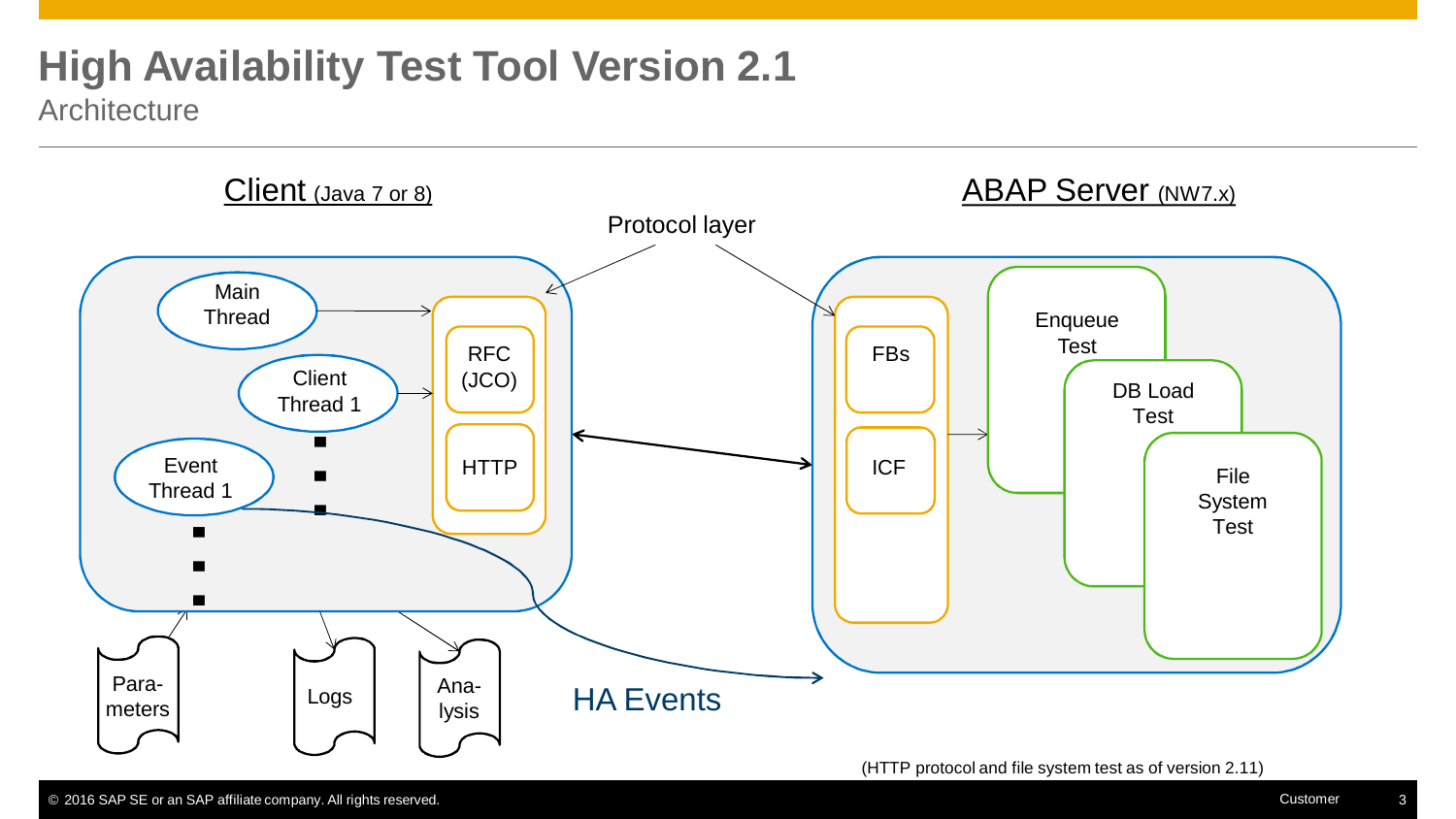Installation, Configuration and Execution

### Server

### • Prerequisite

- WebAS ABAP 7.0 and higher versions
- Package
	- ABAP transport with programs, tables, and data
	- Customizing transport with role SAP\_BC\_HALOAD
- Configuration
	- Create user and assign role SAP\_BC\_HALOAD to him/her
	- Activate ICF service hatool (as of v2.11)

### **Client**

- **Prerequisite** 
	- JDK/JRE 7 or 8 (SAP JVM recommended)
	- $-$  SAP JCo 3.0
	- Graphics library d3.min.js (optional; as of v2.12)
- Package
	- Client driver (jar-file)
	- Property files (complete, event and quick start property file)
	- Template for checking against expected result
	- Template for HTML output (as of v2.12)
- **Configuration**
- Adapt property file(s) and (optionally) check template file
- Start Test
	- java -cp haTestTool.jar;C:\sapjco3\sapjco3.jar com.sap.test.haload.ClientDriver file=ha.properties



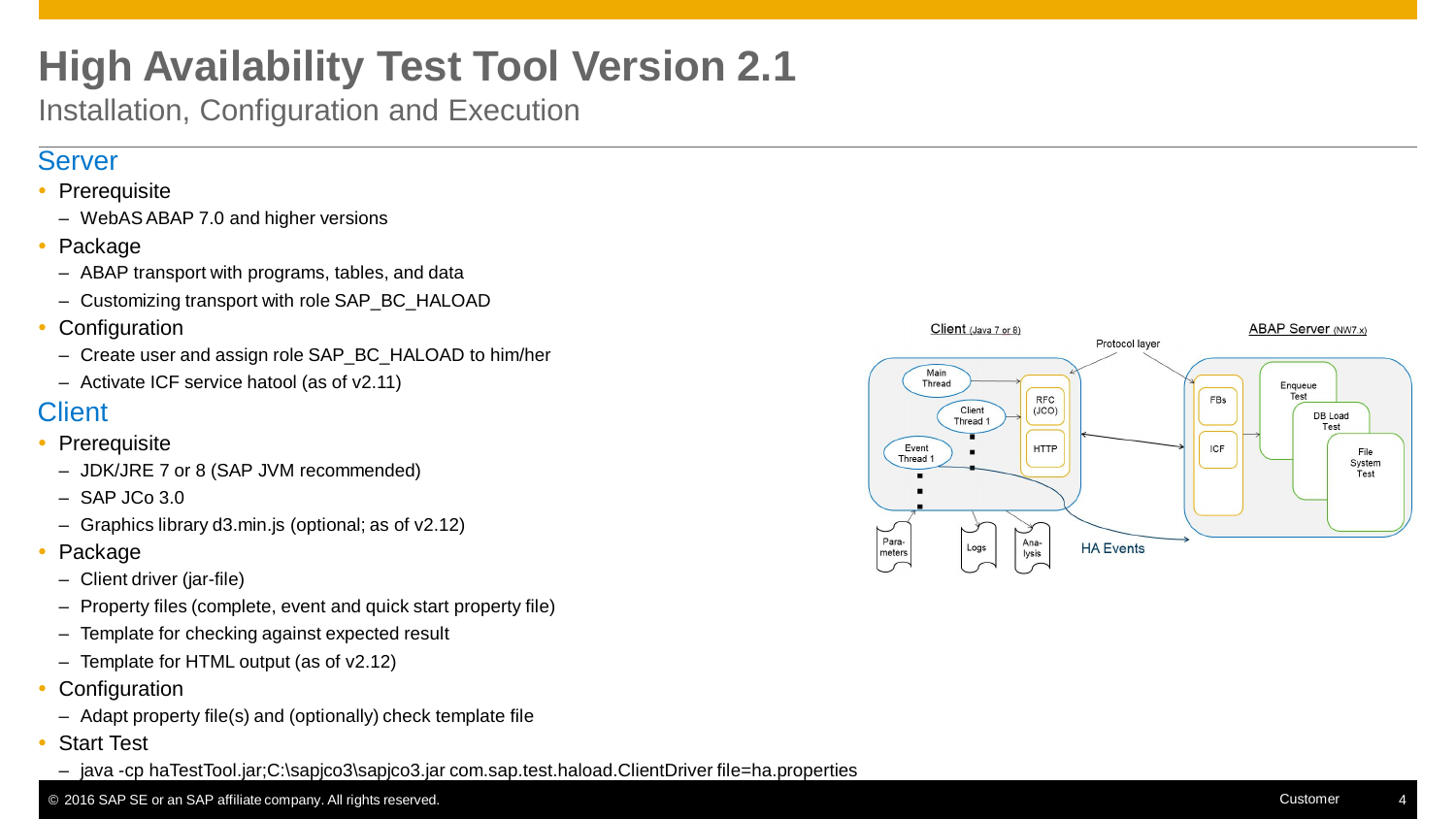Automated System Fail-Over

### HA Events

- Programs or scripts to be called on client side
	- Call mechanism for events
	- Collection of the event output
	- Events have to be scripted by end-user
- Single Events
- Independent of other events
- Start certain time after beginning of highload phase
- Event chains
	- First event starts certain time after beginning of highload phase
	- Other events start after their predecessor has finished
- Single Events combined with Event Chains
- Any combination of single events and event chains are possible

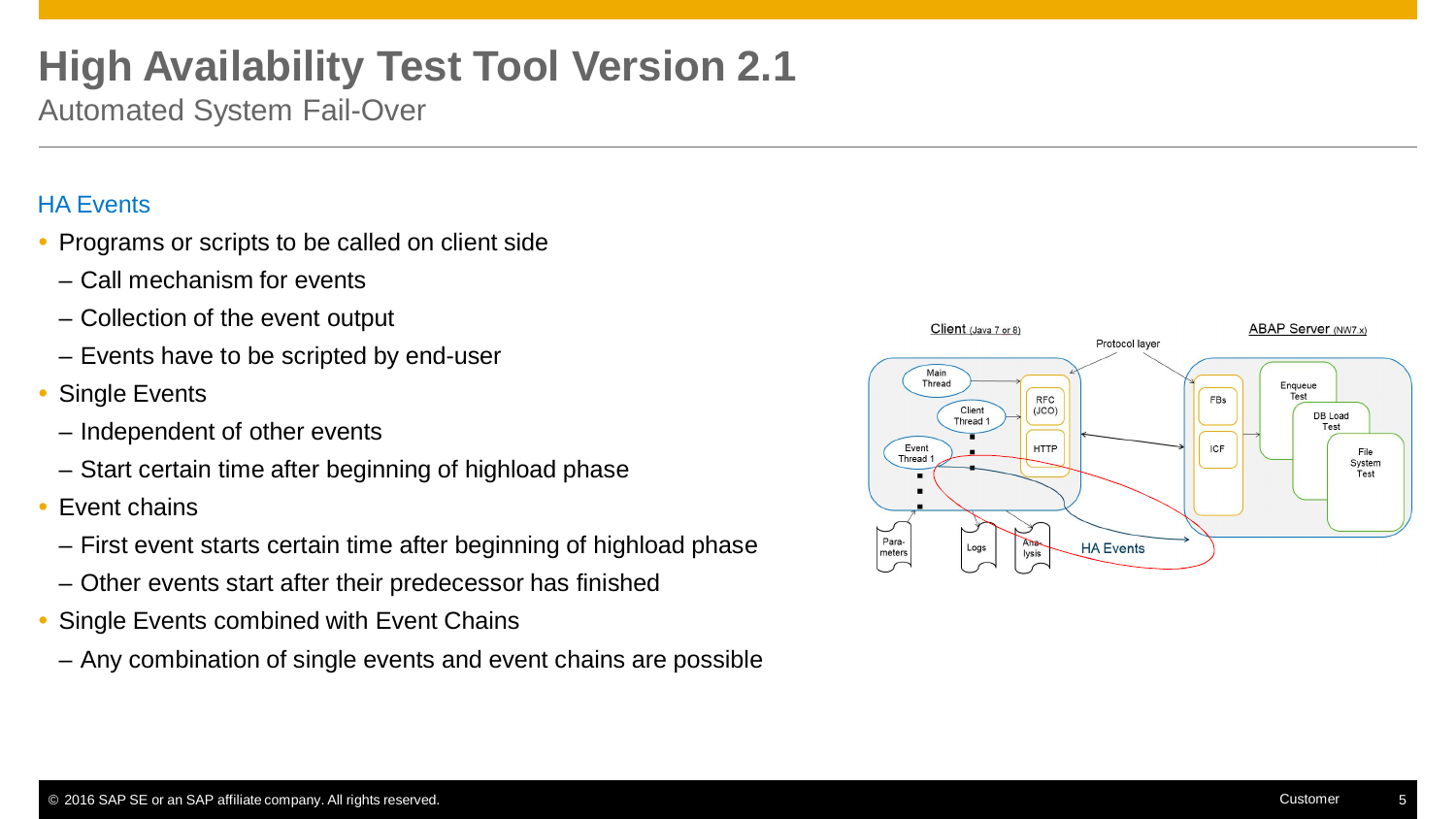Customer Readiness

### **Security**

- SNC (Secure network Communication)
- HTTPS (as of v2.11)
- Authorization check on server + user role
- Fixed directory structure
- Uniqueness of object names on the server

### **Cleanup**

• Uninstallation on the server via transport

### Delivery Process

- Download the HA Test Tool package from SCN
- See SAP note 2081226 for details

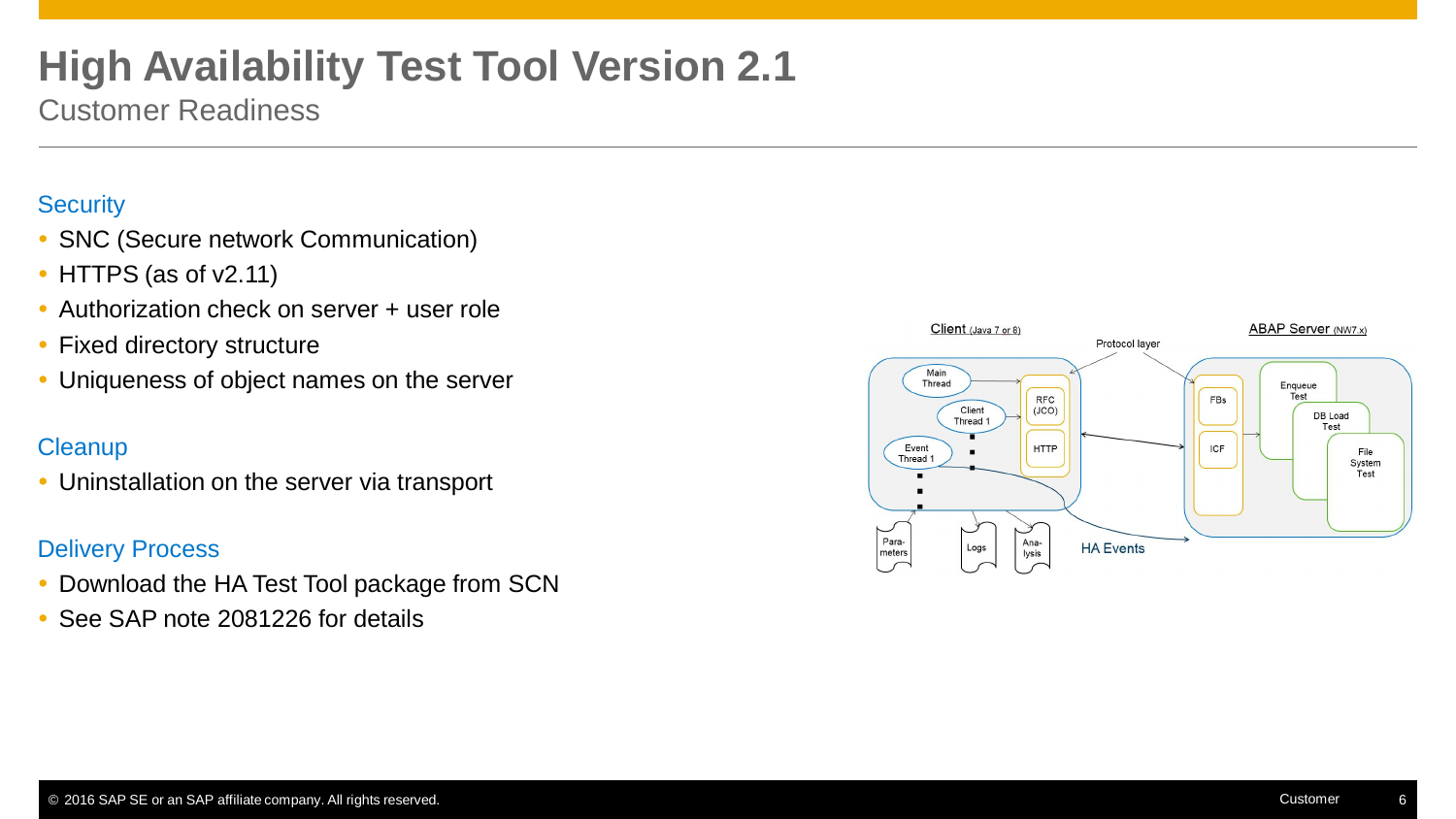Data Output

### **Directories**

- Test run specific output directory
- Data of former runs is not overwritten

### Data Files

- Dedicated output files per test run
	- Log file
	- Summary file (contains detailed analysis information)
		- o Text file
		- o XML file
		- o HTML file (graphical; as of v2.12)
		- o .csv file for performance data
- Dedicated output file per client thread
	- .res file (protocol of server calls)
	- .err file (extract of erroneous server calls)
	- .elg file (error message and stack trace for each erroneous server call)
	- .summary file
- Dedicated output file per HA event
- .log file (log file of event thread of HA Test Tool)
- .out file (redirection of stdout and stderr of event)

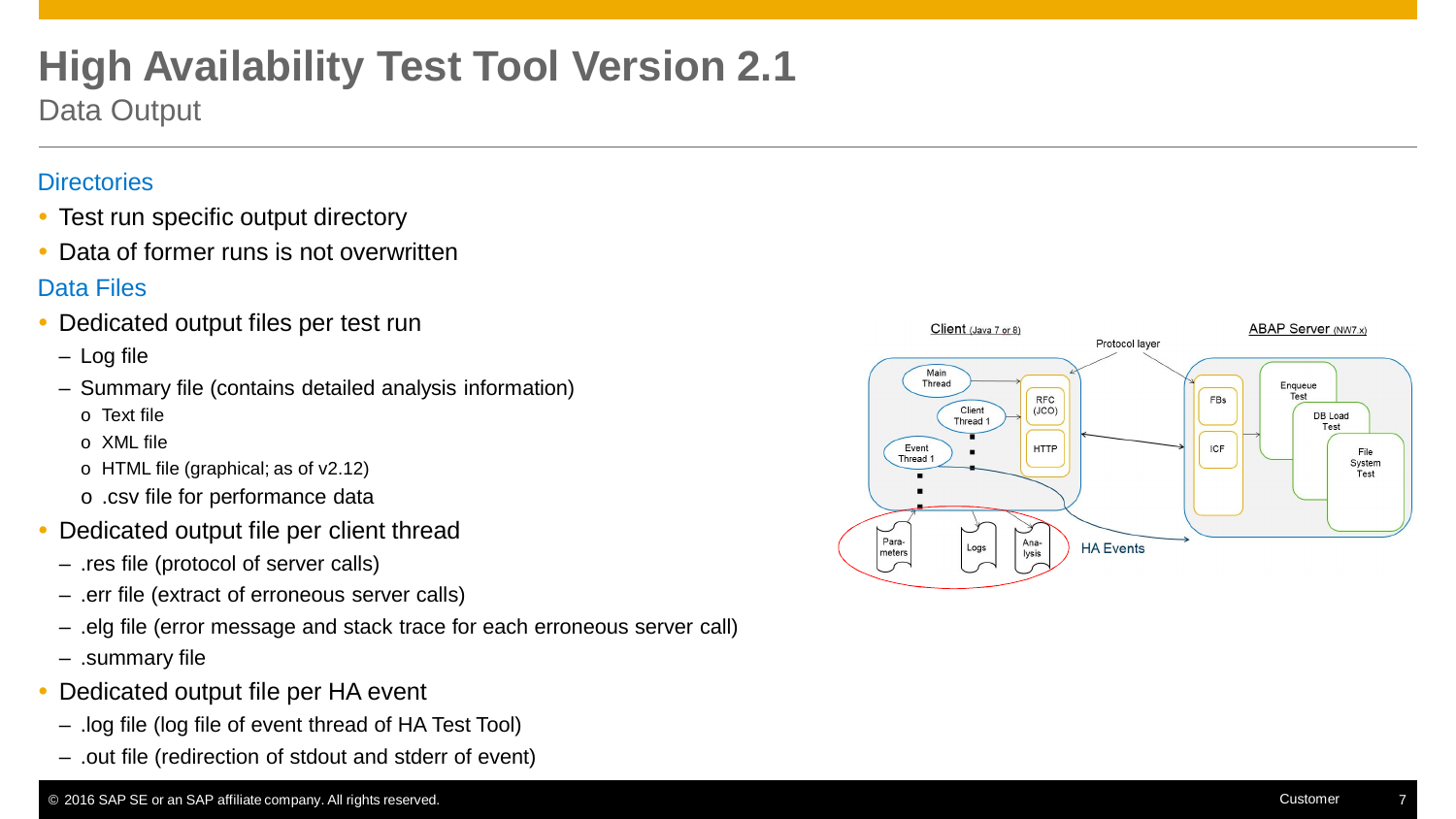Graphical Analysis of Test Run - Example of file loadtest.html

**Graphics library d3.min.js required (is open source)**



#### Exitcode: 0

+ Check against expected Result

 $+$  Properties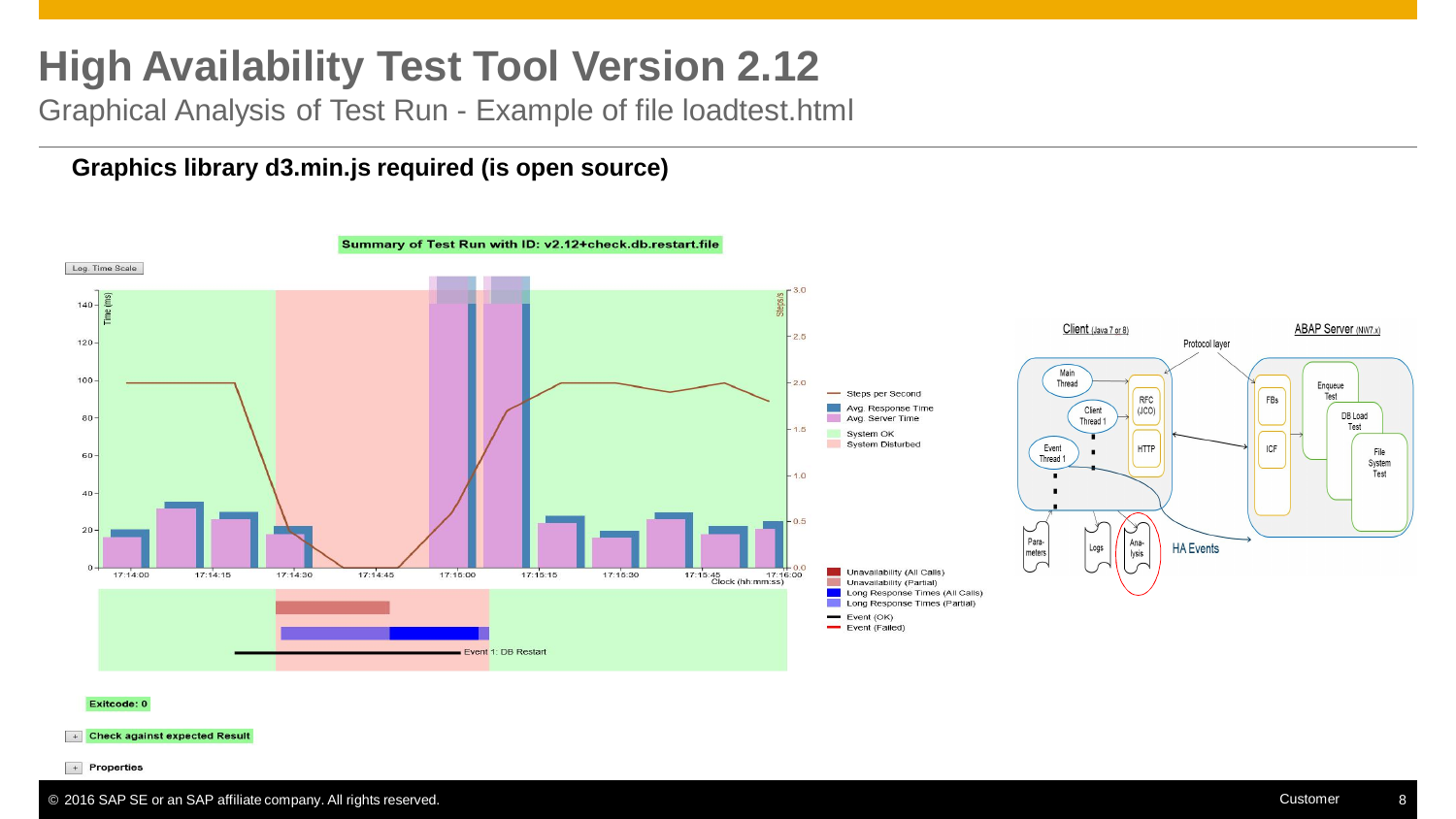Analysis of Test Run (I) - Example of file loadtest.summary

| LOADTEST v2.12<br>Started at                                                                                                            | 2016-04-12 17:13:02.605                                                                                                                                                                                                                     |                                    |  |  |
|-----------------------------------------------------------------------------------------------------------------------------------------|---------------------------------------------------------------------------------------------------------------------------------------------------------------------------------------------------------------------------------------------|------------------------------------|--|--|
| Test RunID:<br>Test class:<br>Call type:<br>Destination:<br>Output directory:<br>checkfile:<br>Number of clients:                       | v2.12+check.db.restart.file<br>CL HA DB LOAD<br>RFCStateful<br>XXXXXXX<br>C:\HATool\testEnv\HATool\output\v2.12+check.db.restart.file\xxxxxxx\RFCStateful\CL HA DB LOAD<br>C:\HATool\testEnv\HATool\check\unavail.longresp.errors.xml<br>10 | <b>General Test</b><br>Information |  |  |
| Steps per loop:<br>Loops per session:<br>Think $time(s)$ :<br>Subtest Parameters:<br>Test duration $(s)$ :<br>Duration after events: 60 | 5<br>5<br>ItemsPerOrder:50<br>300                                                                                                                                                                                                           |                                    |  |  |
| Internal ID of subtest: 2709                                                                                                            | High load phase started at: 2016-04-12 17:13:54.039                                                                                                                                                                                         |                                    |  |  |
| 2016-04-12 17:16:24.256 Test finished                                                                                                   | High load phase ended at: 2016-04-12 17:16:00.569                                                                                                                                                                                           |                                    |  |  |
| HA EVENTS<br>Event 1: DB Restart<br>Status: EXECUTED                                                                                    | (Exit code: 0)                                                                                                                                                                                                                              | <b>HA Events</b>                   |  |  |
| Duration:                                                                                                                               | $2016 - 04 - 12$ 17:14:19.056 - 2016-04-12 17:15:00.568 (41,512s)                                                                                                                                                                           |                                    |  |  |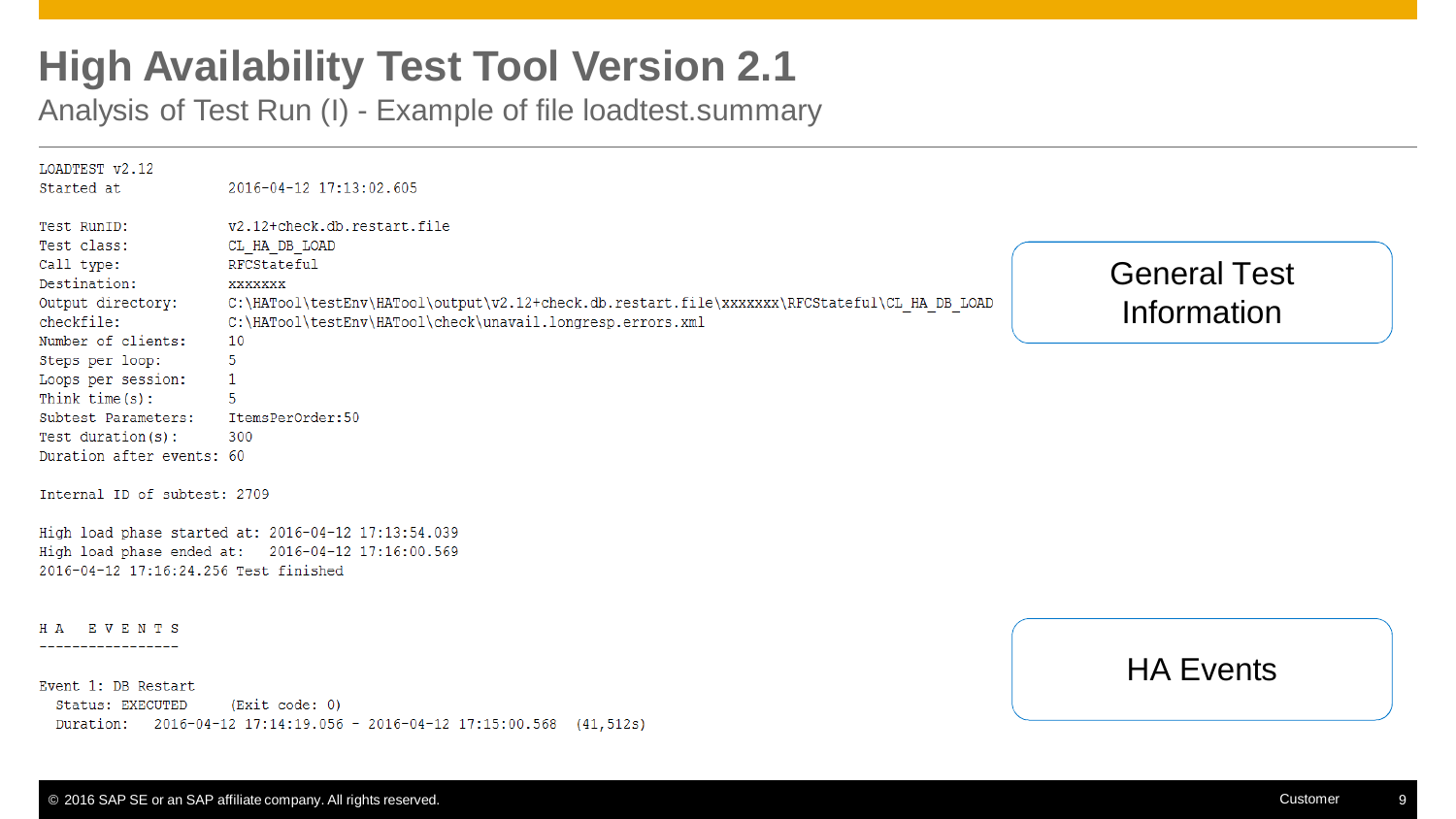Analysis of Test Run (II) - Example of file loadtest.summary

AVAILABILITY and RESPONSIVENESS 

System ok:  $2016 - 04 - 12$  17:13:04.116 - 2016-04-12 17:14:26.642 System disturbed: 2016-04-12 17:14:26.643 - 2016-04-12 17:15:05.871 (39,228s) System ok:  $2016 - 04 - 12$  17:15:05.872 - 2016-04-12 17:16:22.049

The periods of disturbance of the system are caused either by erroneous calls that indicate that the system or parts of the system are not available or by calls that exceed the threshold for long response times suggesting that long wait times inside the system occurred during the calls. For more details, see the following sections: - Disturbance, indicated by erroneous calls

- Disturbance, indicated by long response times

DISTURBANCE, indicated by ERRONEOUS CALLS (UNAVAILABILITY)

Severe errors in part of the calls: 2016-04-12 17:14:26.643 - 2016-04-12 17:14:47.492 (20,849s)

The errors that indicate periods of restricted or no availability are caused by following reasons:

Component (s) on the server could not be reached. This is indicated by the error code APP NOTAVAIL ERR. For more details, search for APP NOTAVAIL ERR in the client output files

DISTURBANCE, indicated by LONG RESPONSE TIMES

Threshold for long response times  $= 10$  seconds

Partially long response times: 2016-04-12 17:14:27.576 - 2016-04-12 17:14:47.492 (19,916s)  $2016 - 04 - 12$  17:14:47.493 - 2016-04-12 17:15:03.926 (16,433s) No response: Partially long response times: 2016-04-12 17:15:03.927 - 2016-04-12 17:15:05.871 (1,944s)

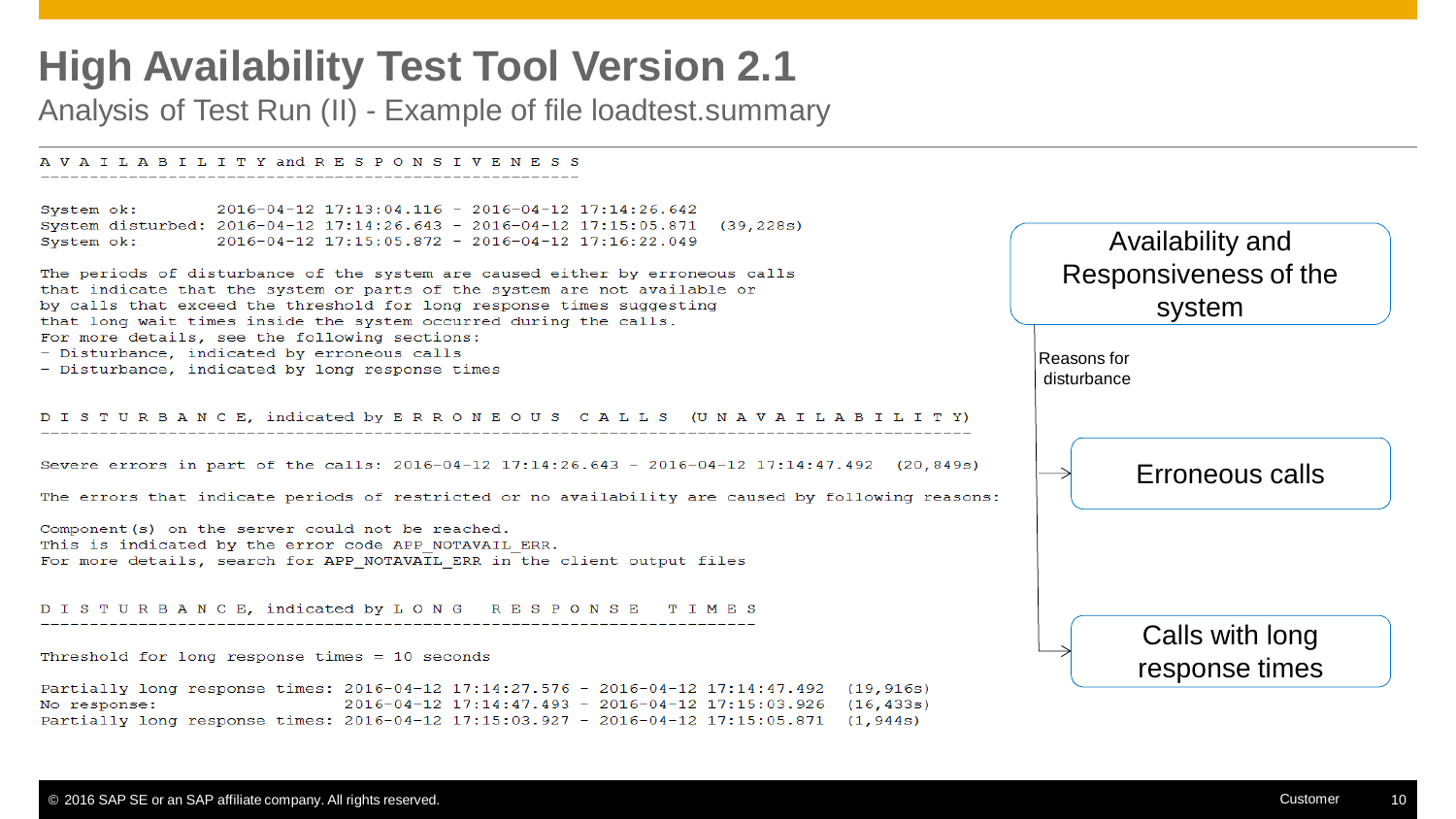Analysis of Test Run (III) - Example of file loadtest.summary

**VERIFICATION** 

Verification of server data after the test run showed no errors Verification result of frame test class: CL HA TESTFRAME DB OK: All DB tables have the correct number of rows with int runid 0. Verification of server data after the test run Verification result of test class: CL HA DB LOAD DB table size check of int runid 2709 OK. Number of rows in DB table HALOAD DB MAT = 1000 OK. Number of rows in DB table HALOAD DB CUST = 1000 OK. Number of rows in DB table HALOAD DB ORDER = 60 OK. Number of rows in DB table HALOAD DB ORDITM = 1500 Result of checks of int runid 2709 Verification made during the No check errors occurred test runVerification summary of test class: CL HA DB LOAD OK: All DB tables have the correct number of rows for checked int runids. OK: No check errors occurred during the test.

ERROR OVERVIEW

Number of erroneous calls: -3

------------------

```
Errors during execution of steps
Number of application errors (APP NOTAVAIL ERR): 3
```
#### © 2016 SAP SE or an SAP affiliate company. All rights reserved. Customer 11 Customer 11 Customer 11 Customer 1



Error summary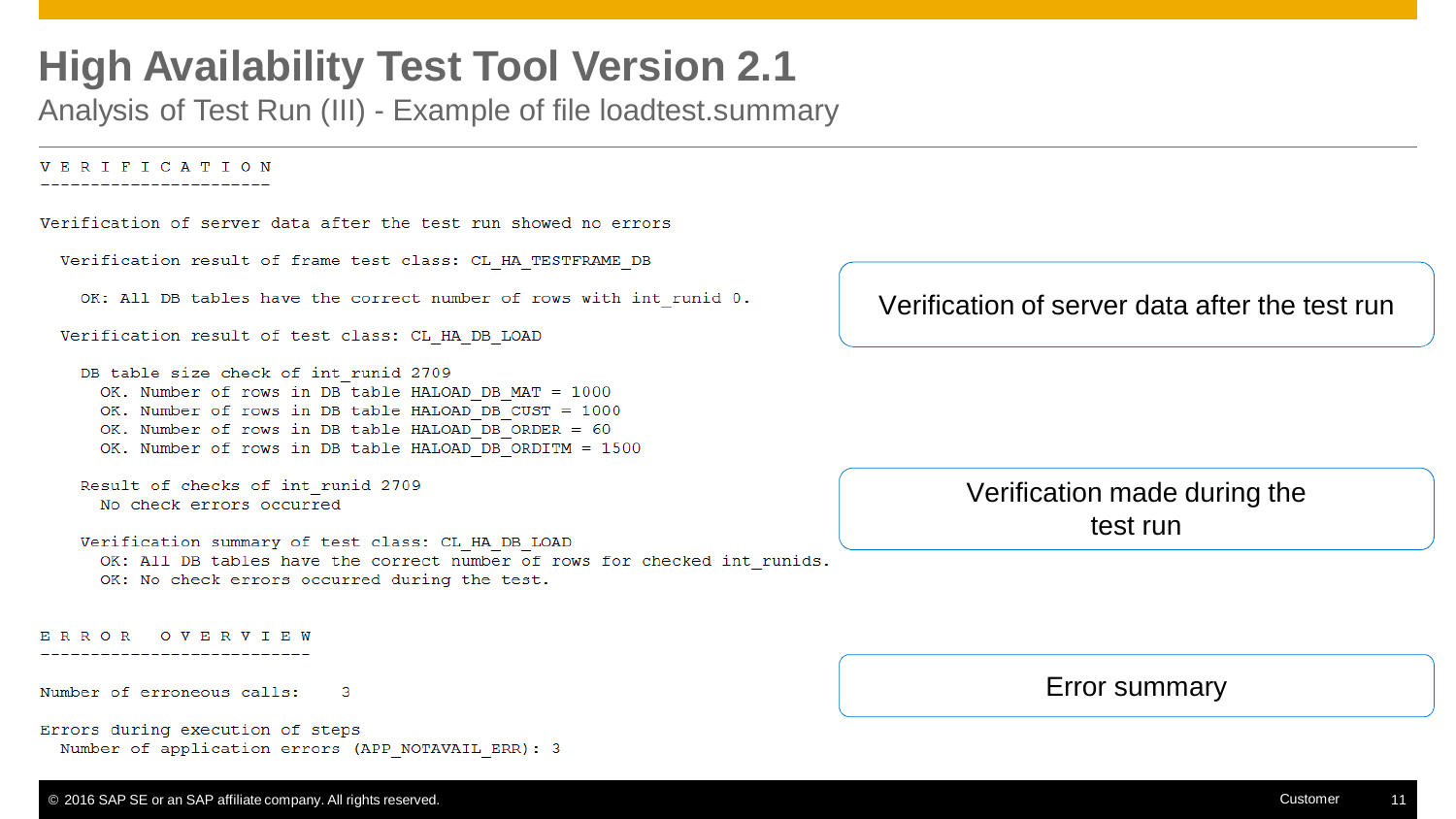Analysis of Test Run (IV) - Example of file loadtest.summary

#### PERFORMANCE and THROUGHPUT

Time range:  $2016-04-12$  17:13:54.039 - 2016-04-12 17:16:00.569 Number of steps: 178 Number of logins: 40 Steps per second: 1,4 Avg. response time in ms: 1603,2 Avg. elapsed time (Server) in ms: 59,6 Avg. response time of login in ms: 20,4 Step 1 Avg. response time in ms: 4003.8 Avg. elapsed time (Server) in ms: 123,0 Step 2 Avg. response time in ms:  $2028,0$ Avg. elapsed time (Server) in ms: 56,6 Step 3 Avg. response time in ms:  $30,4$ Avg. elapsed time (Server) in ms:  $26,7$ Step 4  $29,7$ Avg. response time in ms: Avg. elapsed time (Server) in ms:  $25, 9$ Step 5 1458,0 Avg. response time in ms: Avg. elapsed time(Server) in ms:  $54, 4$ 

Tact duration =  $10$  seconds

| Number<br>оf<br>Tact | Start<br>оf<br>Tact           | Number<br>оf<br>Steps | Steps<br>per<br>Second | Avg.<br>Response<br>Time (ms) | Avq.<br>Server<br>Time (ms) | Avq.<br>Login<br>Time (ms) |
|----------------------|-------------------------------|-----------------------|------------------------|-------------------------------|-----------------------------|----------------------------|
| 1.                   | 2016-04-12 17:13:54.041       | 20                    | 2,0                    | 20, 3                         | 16,2                        | 17,8                       |
| $\mathcal{L}$        | 2016-04-12 17:14:04.041       | 20                    | 2,0                    | 35,6                          | 31,5                        | 0, 0                       |
| 3                    | $2016 - 04 - 12$ 17:14:14.042 | 20                    | 2.0                    | 29,6                          | 25, 9                       | 18, 2                      |
| 4                    | $2016 - 04 - 12$ 17:14:24.042 | 4                     | 0.4                    | 22, 2                         | 18.0                        | 17.0                       |
| 5.                   | 2016-04-12 17:14:34.043       | $\Omega$              | 0, 0                   | 0.0                           | 0.0                         | 0.0                        |
| 6                    | 2016-04-12 17:14:44.044       | $\Omega$              | 0, 0                   | 0, 0                          | 0.0                         | 0, 0                       |
|                      | 2016-04-12 17:14:54.044       | 6                     | 0,6                    | 34844,7                       | 599,7                       | 0, 0                       |
| 8                    | 2016-04-12 17:15:04.044       | 17                    | 1,7                    | 4250,4                        | 210.0                       | 60.0                       |
| 9                    | 2016-04-12 17:15:14.045       | 20                    | 2.0                    | 27,8                          | 24,0                        | 16,3                       |
| 10                   | 2016-04-12 17:15:24.045       | 20                    | 2.0                    | 19,8                          | 16,0                        | 16,7                       |
| 11                   | 2016-04-12 17:15:34.046       | 19                    | 1, 9                   | 29.4                          | 25.8                        | 0.0                        |
| 12 <sup>2</sup>      | 2016-04-12 17:15:44.046       | 20                    | 2,0                    | 22, 2                         | 17,9                        | 16, 5                      |
| .                    |                               |                       |                        |                               |                             |                            |

### Response times and throughput of complete run

| <b>Granular analysis</b>         |  |  |  |  |
|----------------------------------|--|--|--|--|
| of response times and throughput |  |  |  |  |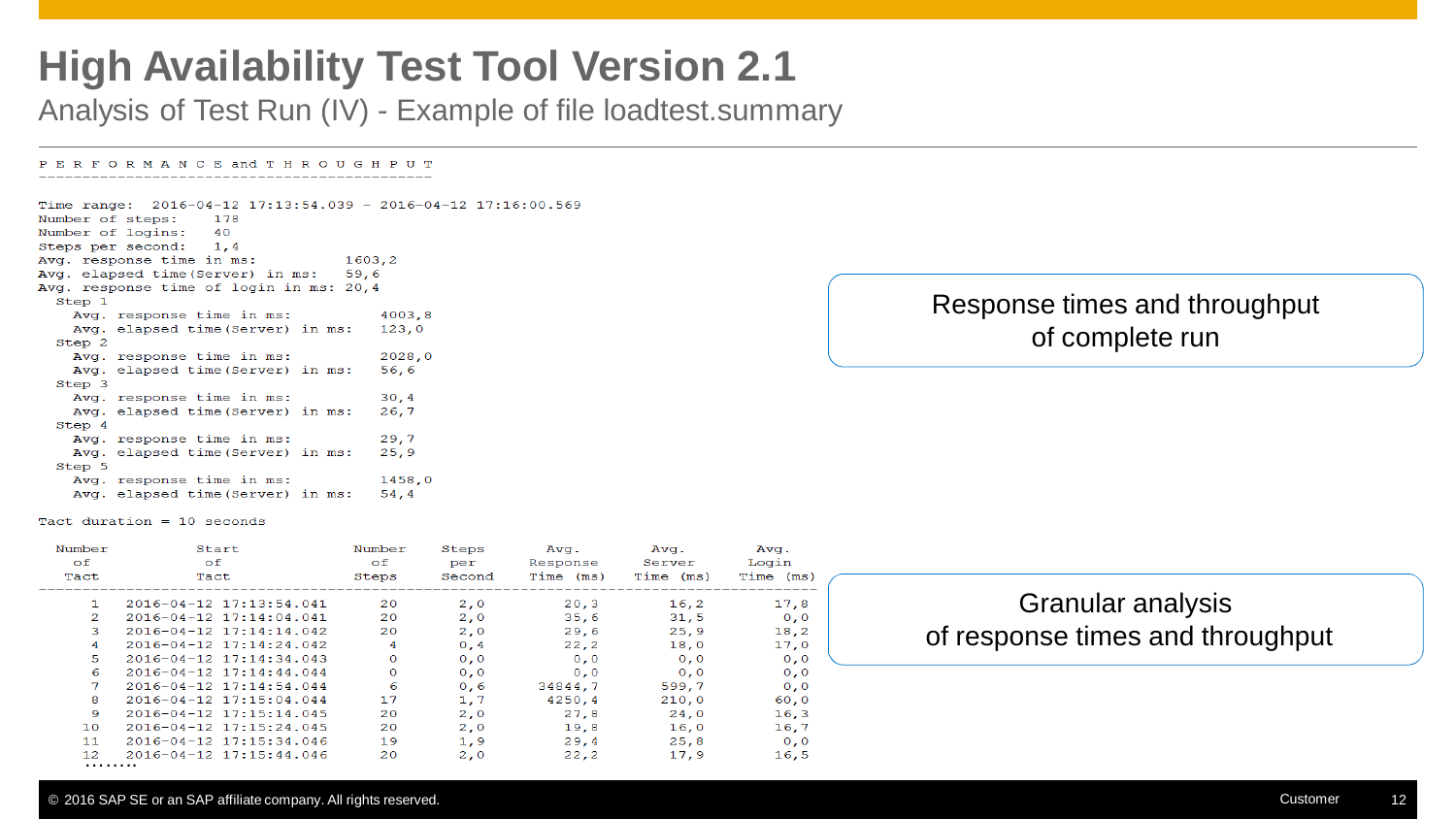Analysis of Test Run (V) - Example of file loadtest.summary

CHECK against EXPECTED RESULT Check result against C:\HATool\testEnv\HATool\check\unavail.longresp.errors.xml Check for unavailability OK: Period(s) of unavailability expected. Check for long response times OK: Period(s) of long response times expected. Check for errors OK: Errors occurred as expected. Final result: OK: Outcome of test run was as expected. EXIT CODE -----------------

Exit code based on the analysis of the test run: 0 (OK)

Check against expected result